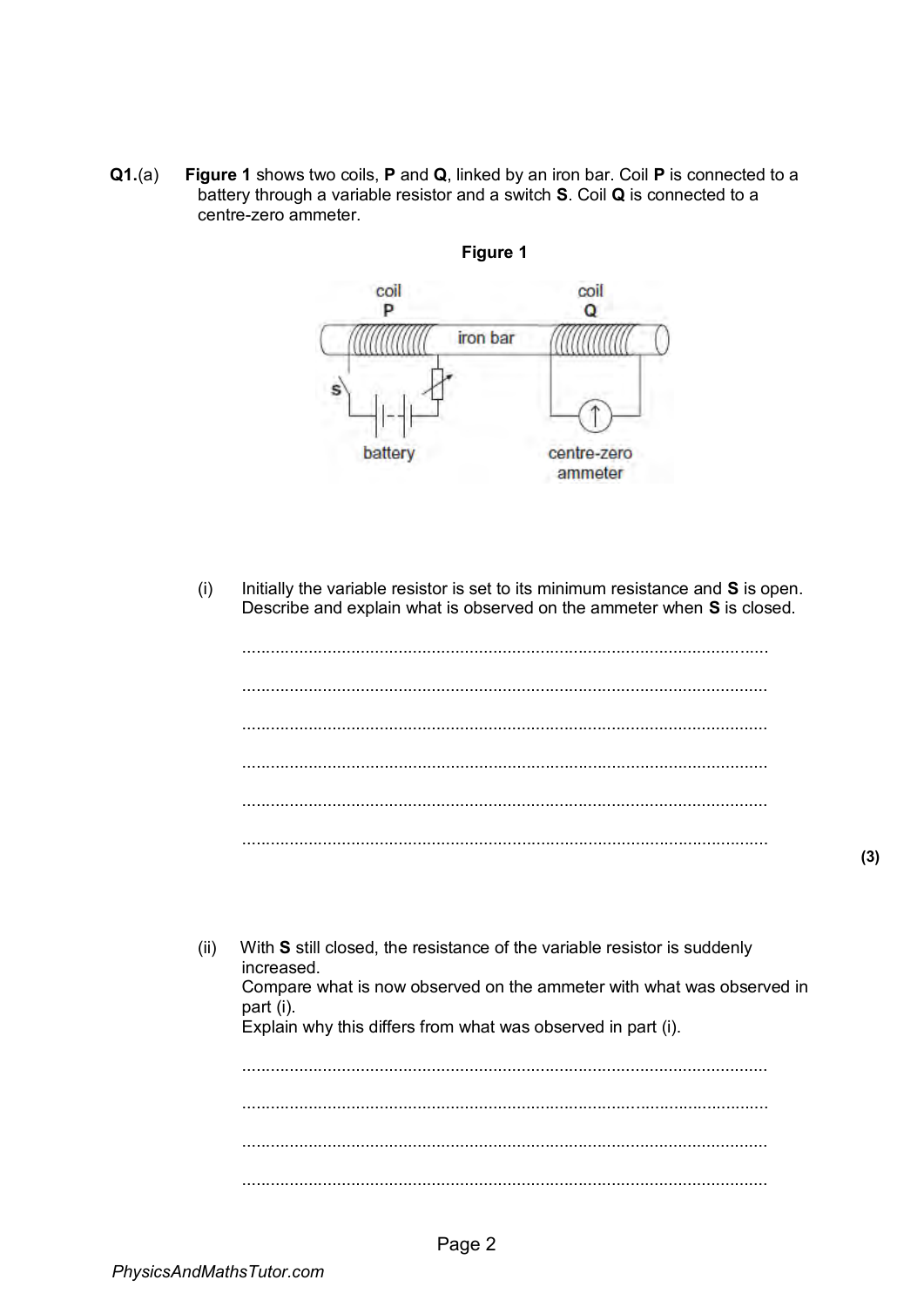- ...............................................................................................................
- (b) **Figure 2** shows a 40-turn coil of cross-sectional area 3.6  $\times$  10<sup>-3</sup> m<sup>2</sup> with its plane set at right angles to a uniform magnetic field of flux density 0.42 T.



(i) Calculate the magnitude of the magnetic flux linkage for the coil. State an appropriate unit for your answer.

flux linkage ....................................................... unit .....................

(ii) The coil is rotated through  $90^\circ$  in a time of 0.50 s. Determine the mean emf in the coil.

mean emf ................................................. V

**(2) (Total 9 marks)** 

**(2)**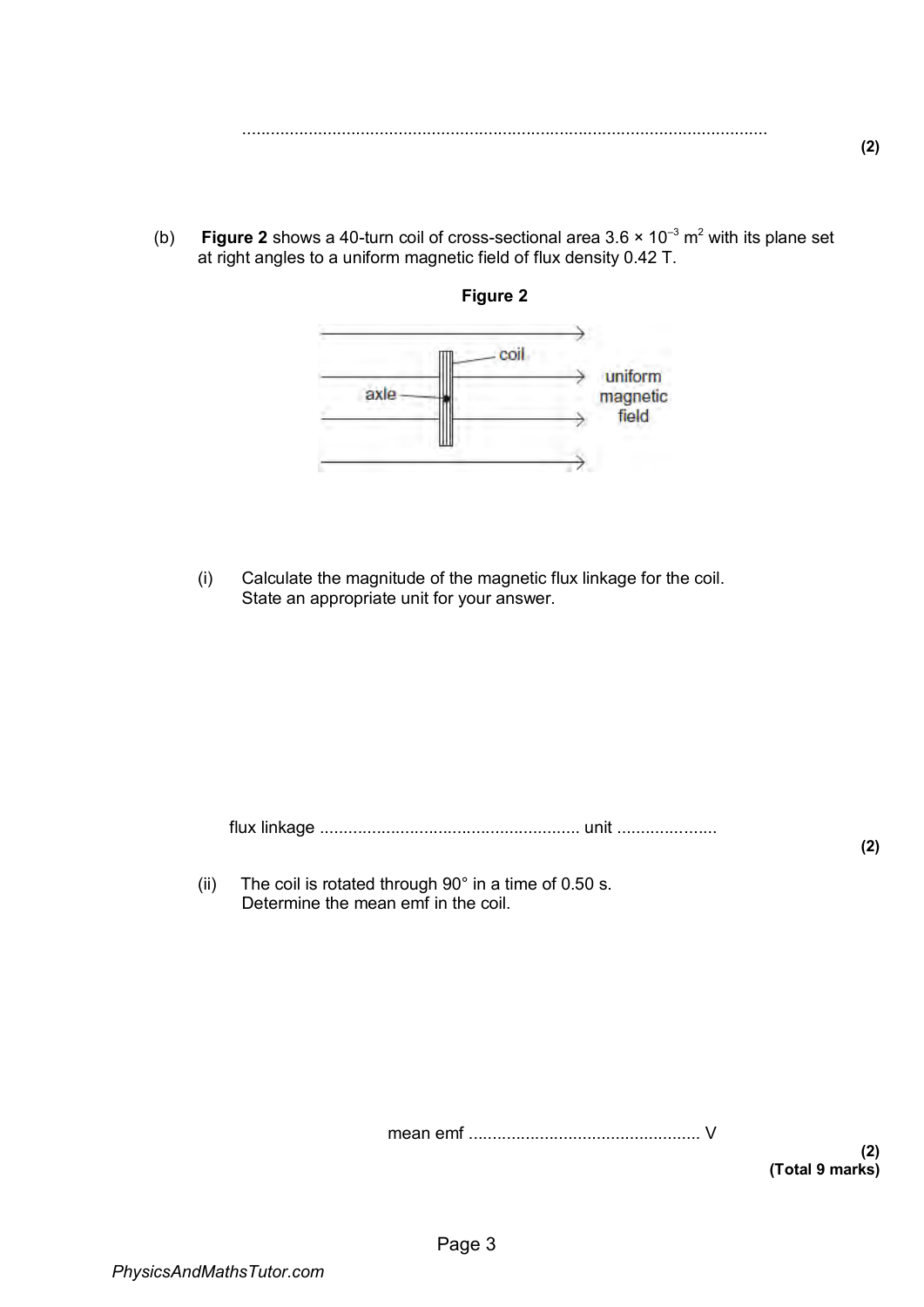**Q2.**The diagram below shows the main parts of a geophone.



The spike attaches the geophone firmly to the ground. At the instant an earthquake occurs, the case and coil move upwards due to the Earth's movement. The magnet remains stationary due to its inertia. In 3.5 ms, the coil moves from a position where the flux density is 9.0 mT to a position where the flux density is 23.0 mT.

(a) The geophone coil has 250 turns and an area of 12  $\text{cm}^2$ .

Calculate the average emf induced in the coil during the first 3.5 ms after the start of the earthquake.

emf ................................................. V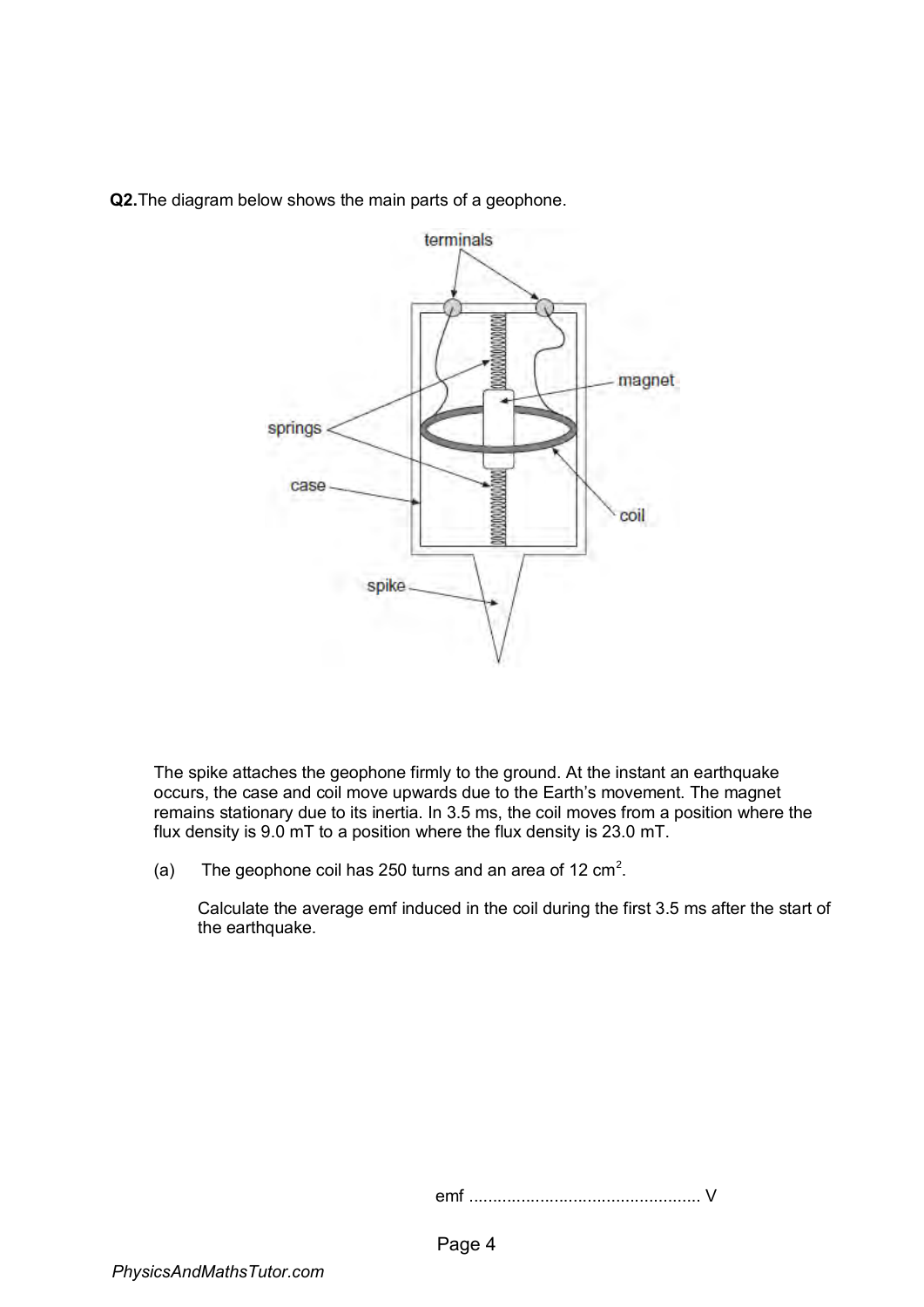(b) Explain how the initial emf induced in the coil of the geophone would be affected:

if the stiffness of the springs were to be increased

........................................................................................................................ ........................................................................................................................ if the number of turns on the coil were to be increased. ........................................................................................................................ ........................................................................................................................

(c) (i) The geophone's magnet has a mass of 8.0  $\times$  10<sup>-3</sup> kg and the spring stiffness of the system is 2.6 N m<sup>-1</sup>.

> Show that the natural period of oscillation of the mass−spring system is approximately 0.35 s.

(ii) At the instant that the Earth stops moving after one earthquake, the emf in the coil is at its maximum value of +8 V. The magnet continues to oscillate.

On the grid below, sketch a graph showing the variation of emf with time as the magnet's oscillation decays. Show at least **three** oscillations.

**(2)** 

**(2)**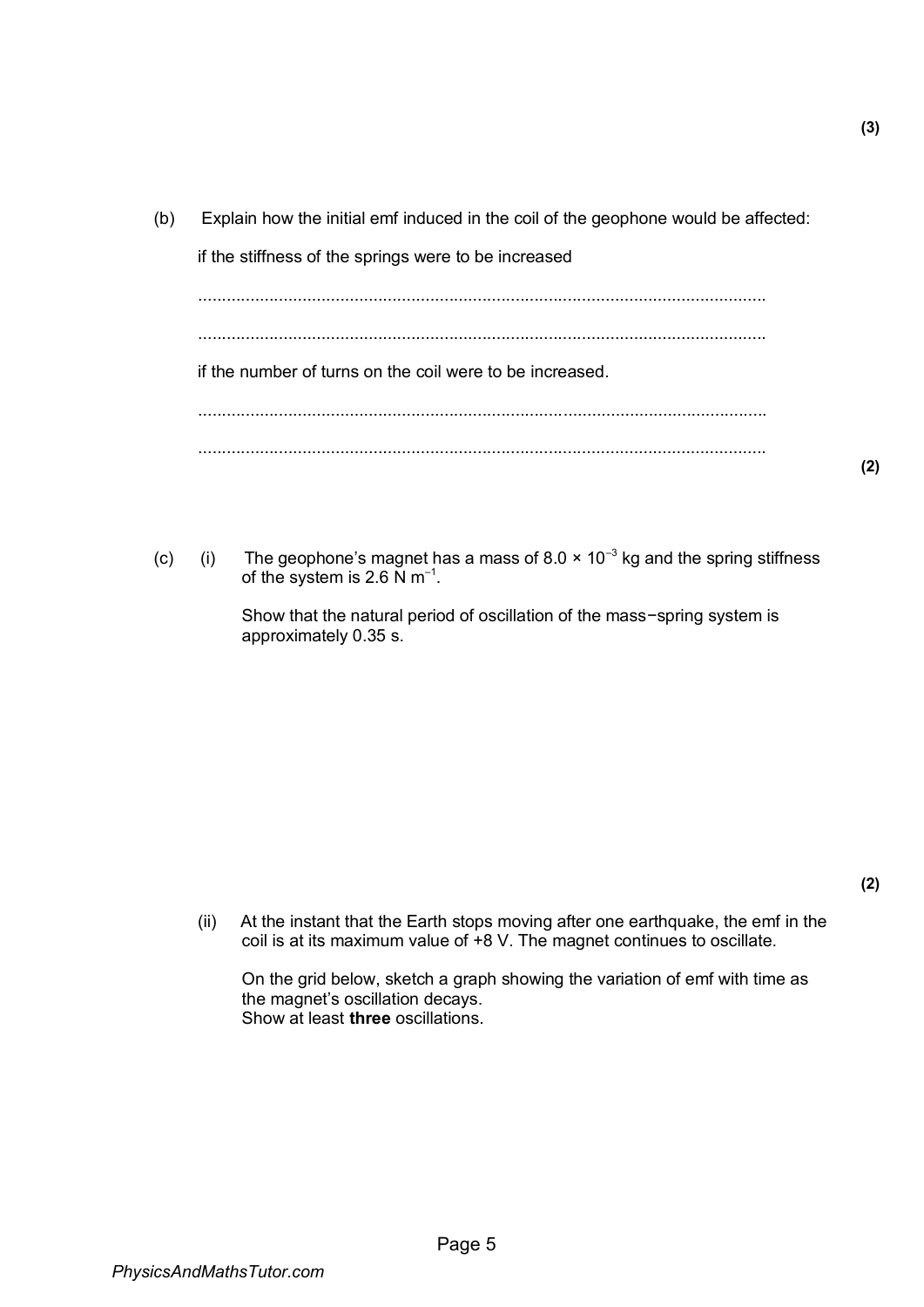

**(3) (Total 10 marks)** 

**Q3.Figure 1** shows an arrangement for investigating electromagnetic induction.

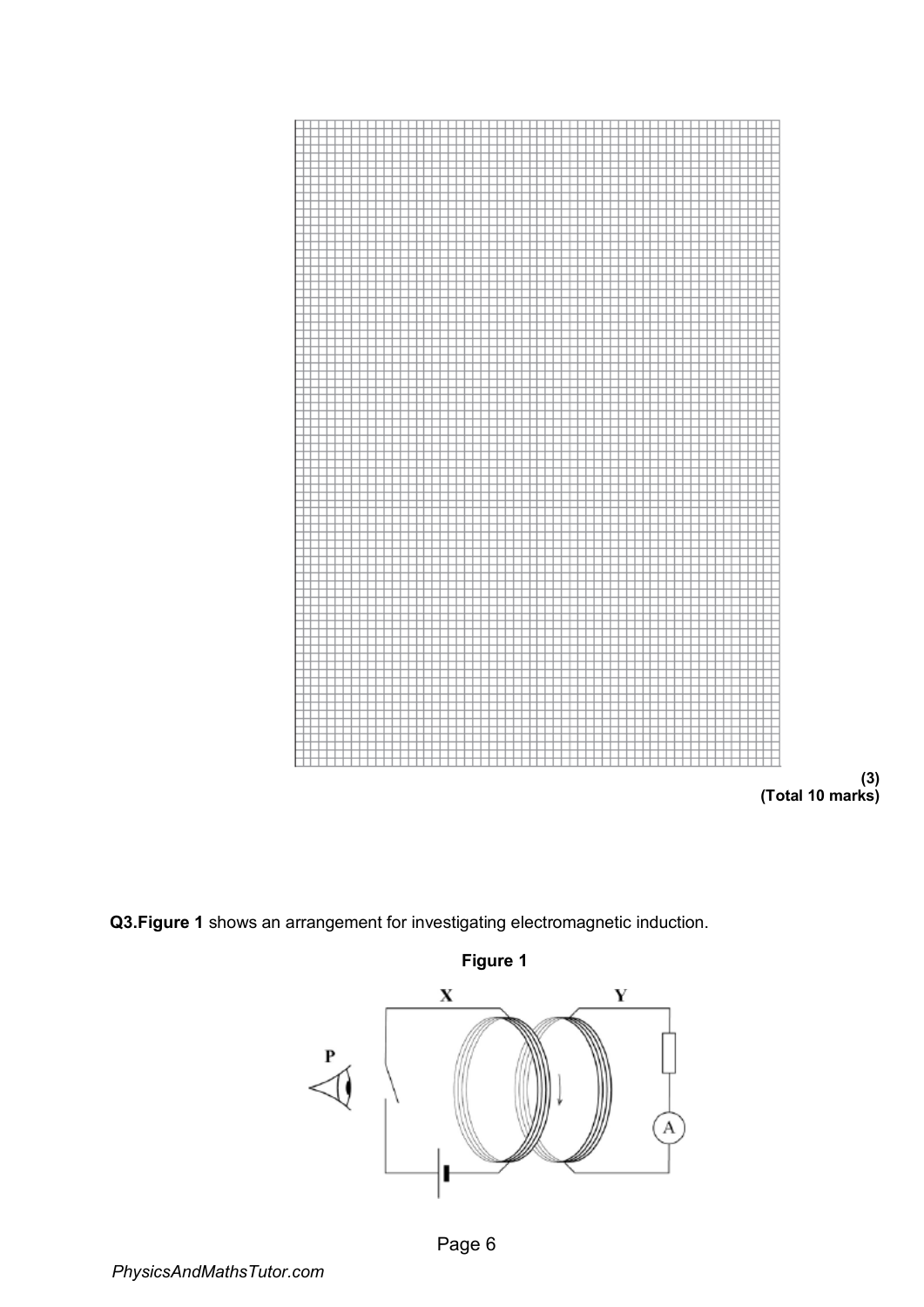When the switch is closed there is a current in the coil in circuit  $X$ . The current is in a clockwise direction as viewed from position  $P$ .

Circuit  $Y$  is viewed from position  $P$ .

Explain how Lenz's law predicts the direction of the induced current when the  $(a)$ switch is opened and again when it is closed.

 $(4)$ 

An 'Earth inductor' consists of a 500 turn coil. Figure 2 and Figure 3 shows it set up to measure the horizontal component of the Earth's magnetic field. When the coil is rotated an induced emf is produced.

Figure 2

Figure 3

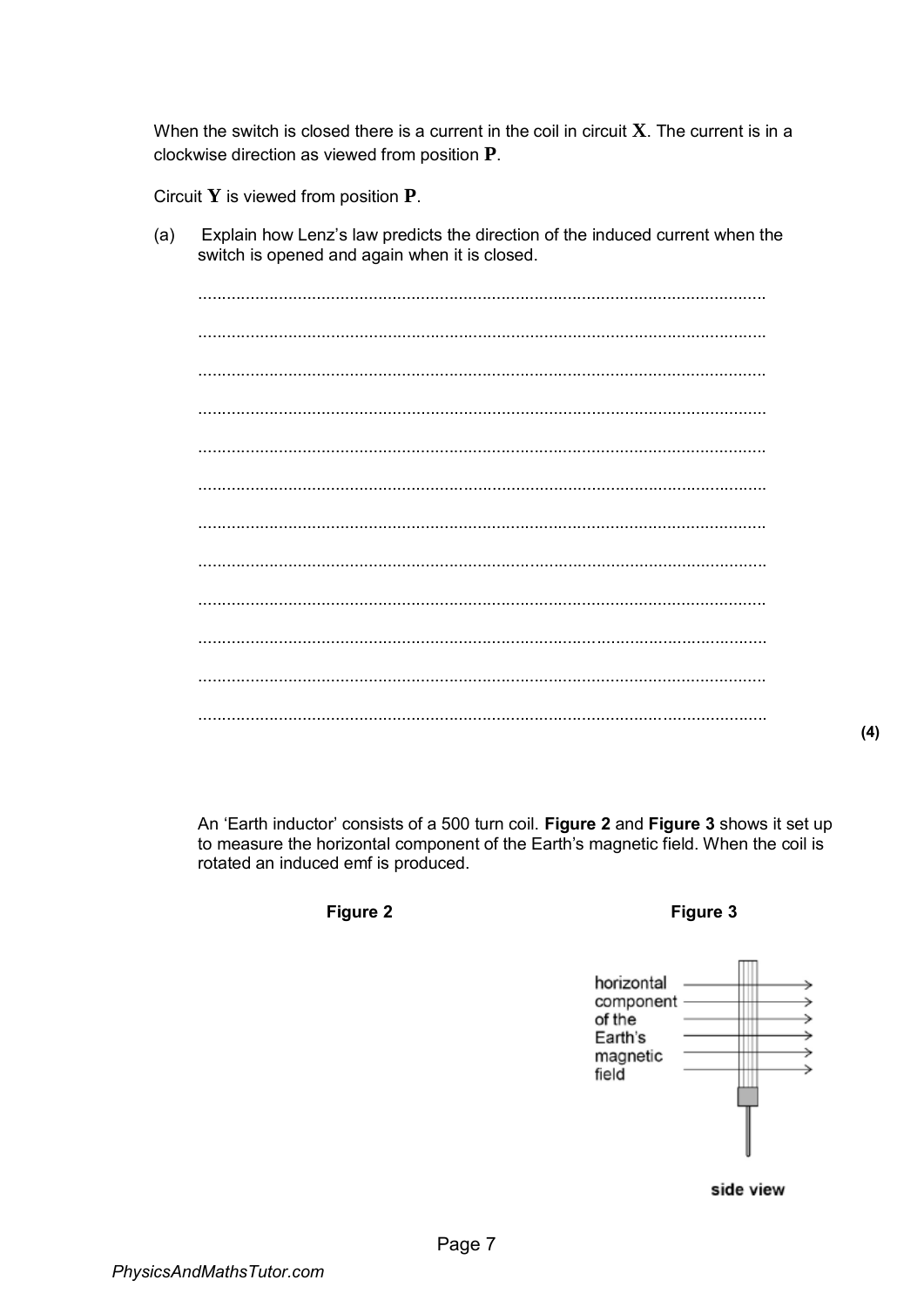

The mean diameter of the turns on the coil is 35 cm. **Figure 4** shows the output recorded for the variation of potential difference *V* with time *t* when the coil is rotated at 1.5 revolutions per second.



(b) Determine the flux density,  $B_{H}$ , of the horizontal component of the Earth's magnetic field.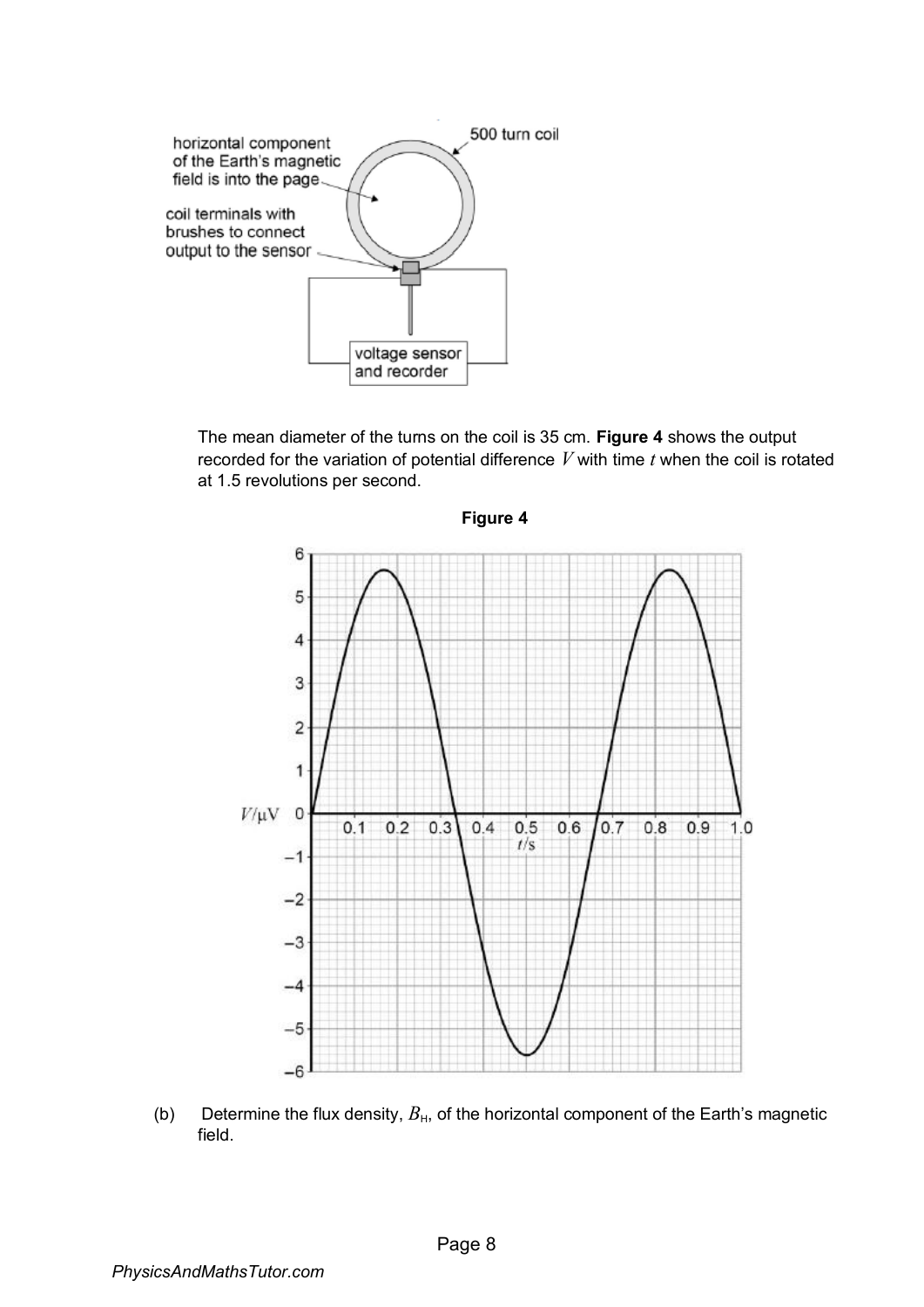

**(3) (Total 7 marks)** 

**Q4.**A vertical conducting rod of length *l* is moved at a constant velocity *v* through a uniform horizontal magnetic field of flux density *B*.



Which of the rows gives a correct expression for the induced emf between the ends of the rod for the stated direction of the motion of the rod?

|   | <b>Direction of motion</b>                 | <b>Induced</b><br>emf |  |
|---|--------------------------------------------|-----------------------|--|
| A | Vertical                                   | В<br>$\overline{lv}$  |  |
| B | Horizontal at right angles to<br>the field | Blv                   |  |
| C | Vertical                                   | Blv                   |  |
| D | Horizontal at right angles to<br>the field | В<br>ŀв               |  |

**(Total 1 mark)** 

**Q5.**The graph shows how the flux linkage, *NΦ*, through a coil changes when the coil is moved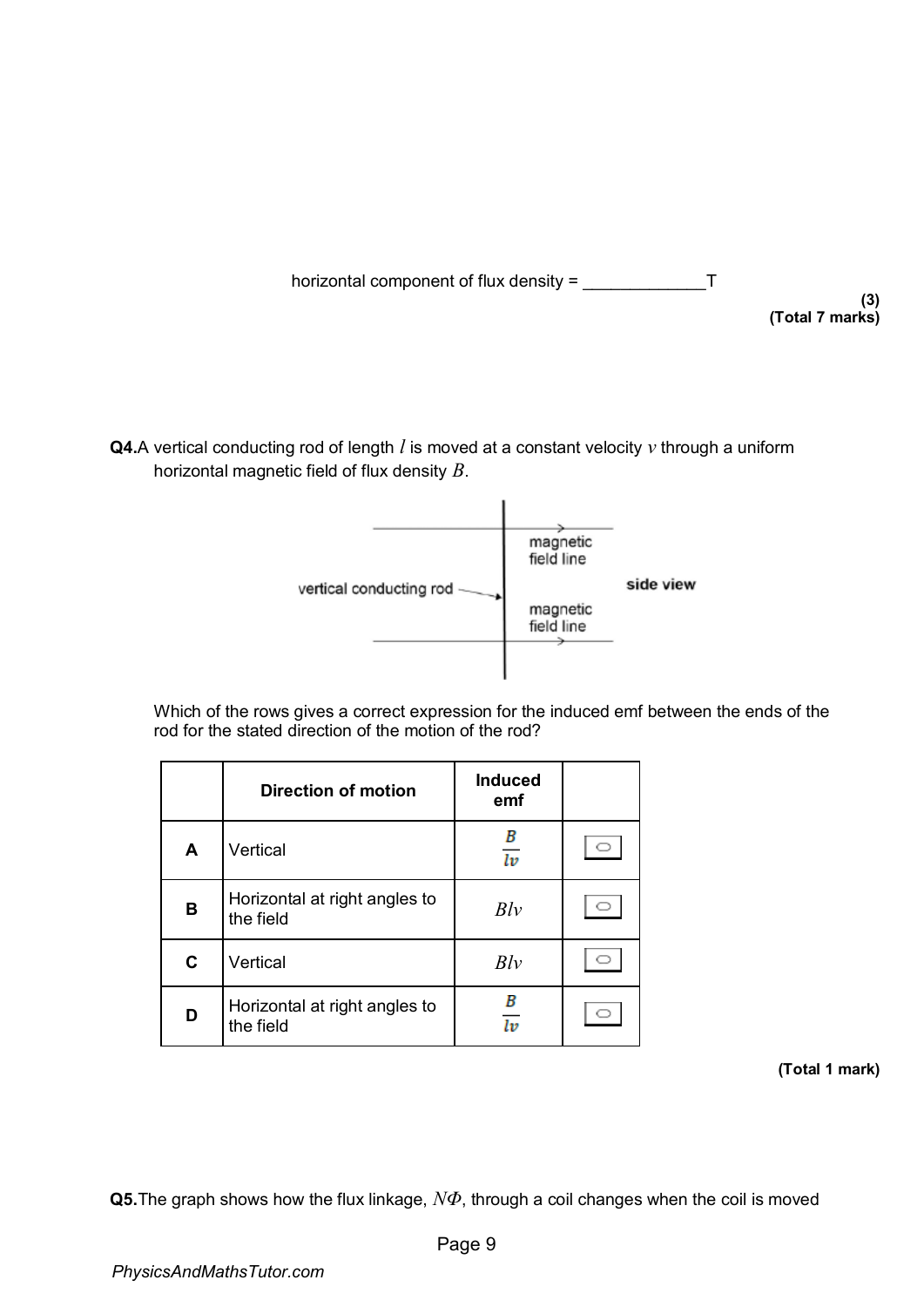into a magnetic field.



**(Total 1 mark)** 

**Q6.**In which one of the following applications does electromagnetic induction **not** take place?

- **A** the generators at a nuclear power station
- **B** the ac power adapter for a laptop computer
- **C** the wings of an aircraft cutting through the Earth's magnetic field
- **D** the back up capacitor of an electric timer

**(Total 1 mark)**

**Q7.**When a magnet is dropped through an aluminium ring an emf is induced. A data logger connected to the ring records the variation of the induced emf *ε* with time *t* as shown below.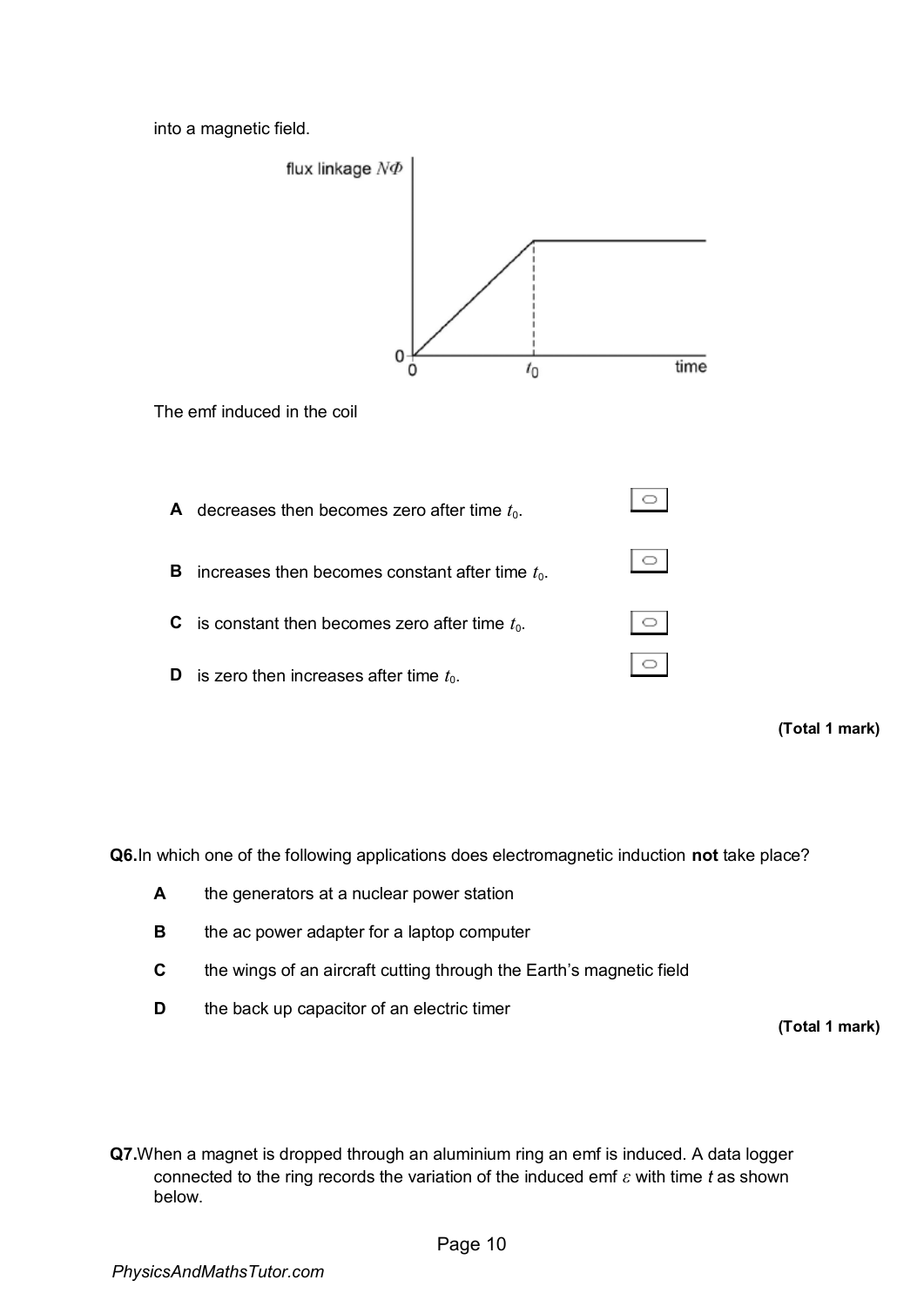

In a second experiment, the magnet is dropped from a greater height.

Which one of the following graphs best represents the induced emf in the second experiment?



**(Total 1 mark)** 

**Q8.**A vertical conducting rod of length *l* is moved at a constant velocity *v* through a uniform horizontal magnetic field of flux density *B*.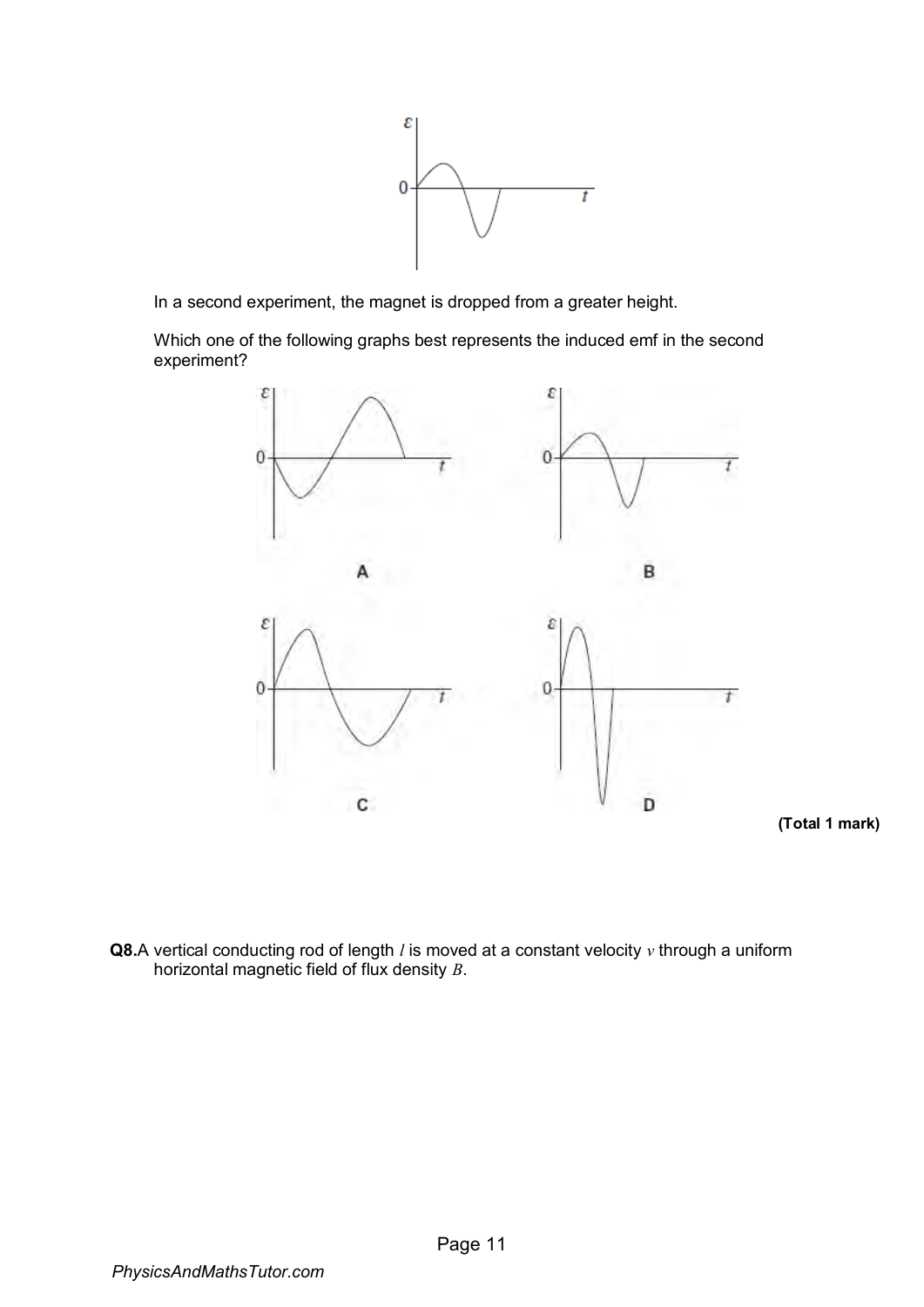

Which line, **A** to **D**, in the table gives a correct expression for the induced emf for the stated direction of the motion of the rod?

|   | direction of motion                     | induced emf |
|---|-----------------------------------------|-------------|
| А | vertical                                |             |
| в | horizontal at right angles to the field | Blv         |
| C | vertical                                | Blv         |
| D | horizontal at right angles to the field |             |

## **(Total 1 mark)**

**Q9.**A transformer, which is not perfectly efficient, is connected to a 230 V rms mains supply and is used to operate a 12 V rms, 60 W lamp at normal brightness. The secondary coil of the transformer has 24 turns.

Which line, **A** to **D**, in the table is correct?

|    | number of turns on primary coil | rms current in primary coil |
|----|---------------------------------|-----------------------------|
| А  | 92                              | less than 0.26 A            |
| в  | 92                              | more than 0.26 A            |
| C. | 460                             | less than 0.26 A            |
|    | 460                             | more than 0.26 A            |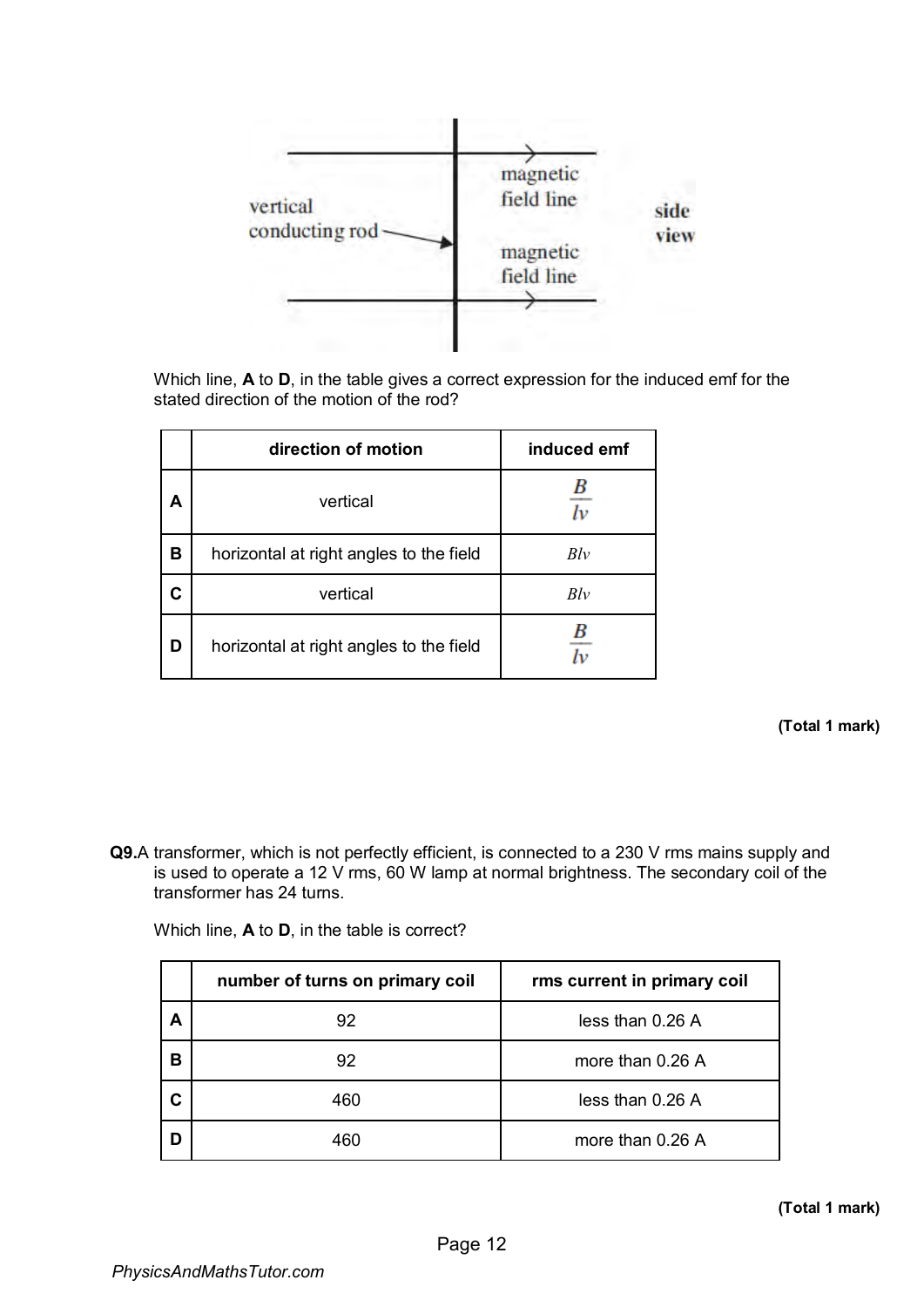**Q10.**A rectangular coil is rotating anticlockwise at constant angular speed with its axle at right angles to a uniform magnetic field. **Figure 1** shows an end-on view of the coil at a particular instant.



- (a) At the instant shown in **Figure 1**, the angle between the normal to the plane of the coil and the direction of the magnetic field is 30°.
	- (i) State the minimum angle, in degrees, through which the coil must rotate from its position in **Figure 1** for the emf to reach its maximum value.

angle ................................. degrees

(ii) Calculate the minimum angle, in radians, through which the coil must rotate from its position in **Figure 1** for the flux linkage to reach its maximum value.

angle ................................. radians

**(2)** 

**(1)** 

- (b) **Figure 2** shows how, starting in a different position, the flux linkage through the coil varies with time.
	- (i) What physical quantity is represented by the gradient of the graph shown in **Figure 2**?

...............................................................................................................